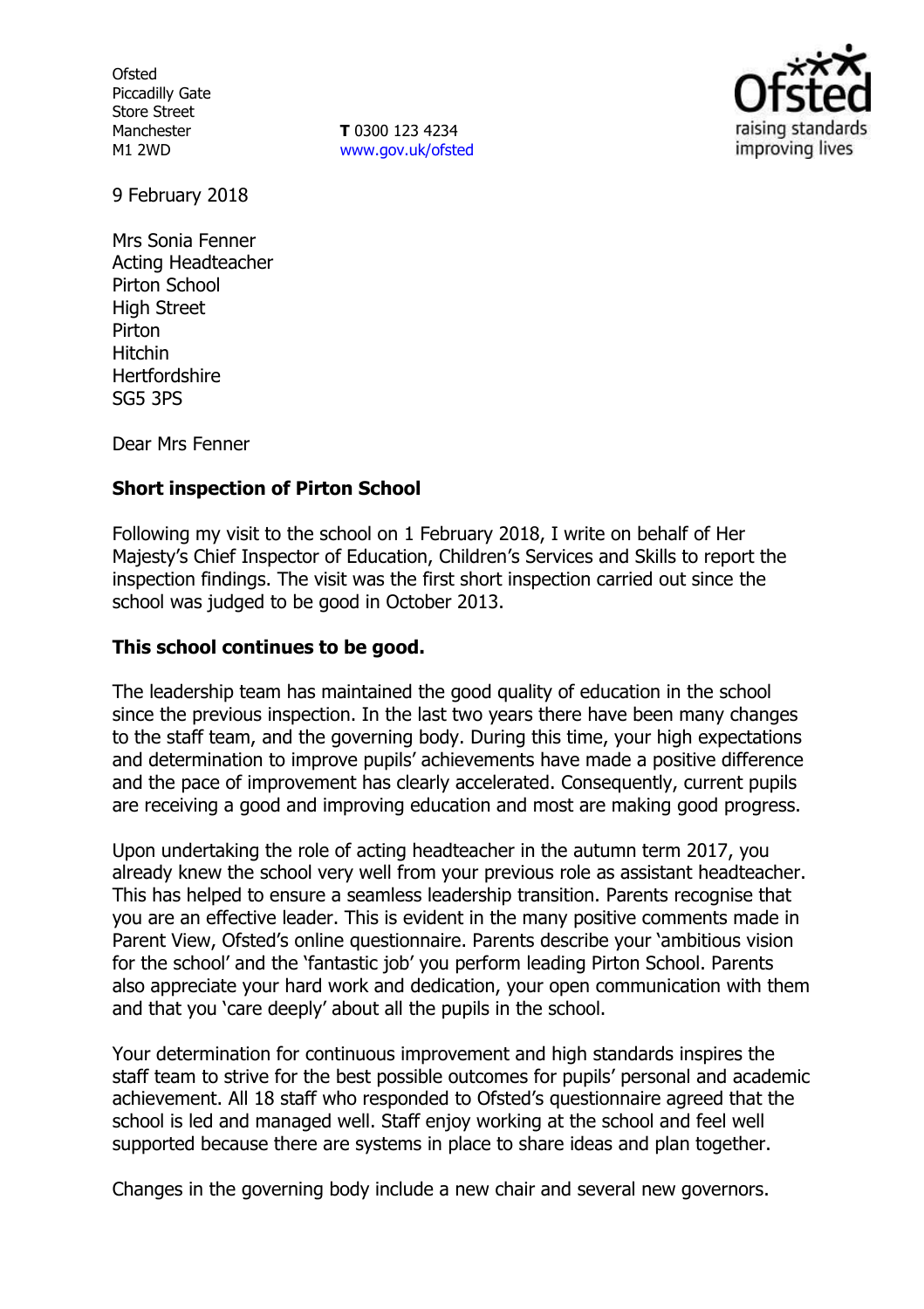

Governors take their roles seriously. Through regular training they ensure that they have a breadth of knowledge and skills to conduct their responsibilities effectively. They are increasingly involved in checking the work of the school and creating plans for future improvements. Governors share your enthusiasm and desire to raise standards further.

The strong relationships and mutual respect between teachers and pupils result in a happy, purposeful atmosphere in classes and around the school. Pupils are very supportive of one another. They told me that they enjoy the opportunities their teachers give them to work together. One pupil informed me that: 'I like working with partners and in groups because you get to know what others are thinking. We share our good ideas and this helps us to learn.' This view was typical. Pupils also enjoy the wide range of after-school and lunchtime clubs, sporting events and trips.

At the time of the previous inspection the school was asked to focus on raising pupils' achievement in mathematics in key stage 2. You and other leaders have attended to this area by providing training for staff and strengthening the curriculum. During the inspection I observed effective teaching in mathematics across key stage 2. In all classes pupils were being encouraged to use and apply their mathematical skills to solve a range of problems and challenges. As a result of your work in this area, pupils now make strong progress and, consequently, achievement in mathematics by the end of key stage 2 is rapidly improving.

Another area for improvement highlighted in the previous inspection was to provide pupils with opportunities to respond to the guidance teachers give them so that pupils can further improve their work. Teachers ensure that pupils have regular advice on how to improve, not only through written comments in books but also during conversations in lessons. From observations in classes and looking at pupils' books I saw that pupils are keen to receive this advice and use it well to make their work even better. Older pupils can explain clearly how they have used this guidance to advance their learning.

You make good use of the support and challenge you receive from the school's improvement adviser. Your self-evaluation accurately identifies the school's strengths and points out where improvements are needed. For example, pupils' achievement in writing is not as strong as in other subjects, and this is a current priority. Individual action plans point to the next steps and the targets that you are working towards.

The period of instability the school has experienced has not been without its setbacks. Published assessment information shows that in 2016 and 2017, pupils' outcomes in reading, writing and mathematics were not consistently good enough across the school because pupils did not make fast enough progress. Additionally, while parents understand about staff changes that occur in a school, they do have concerns that they have sensitively shared with you. You are working positively with parents to ensure that they are reassured and are informed as much as is possible about the school's work.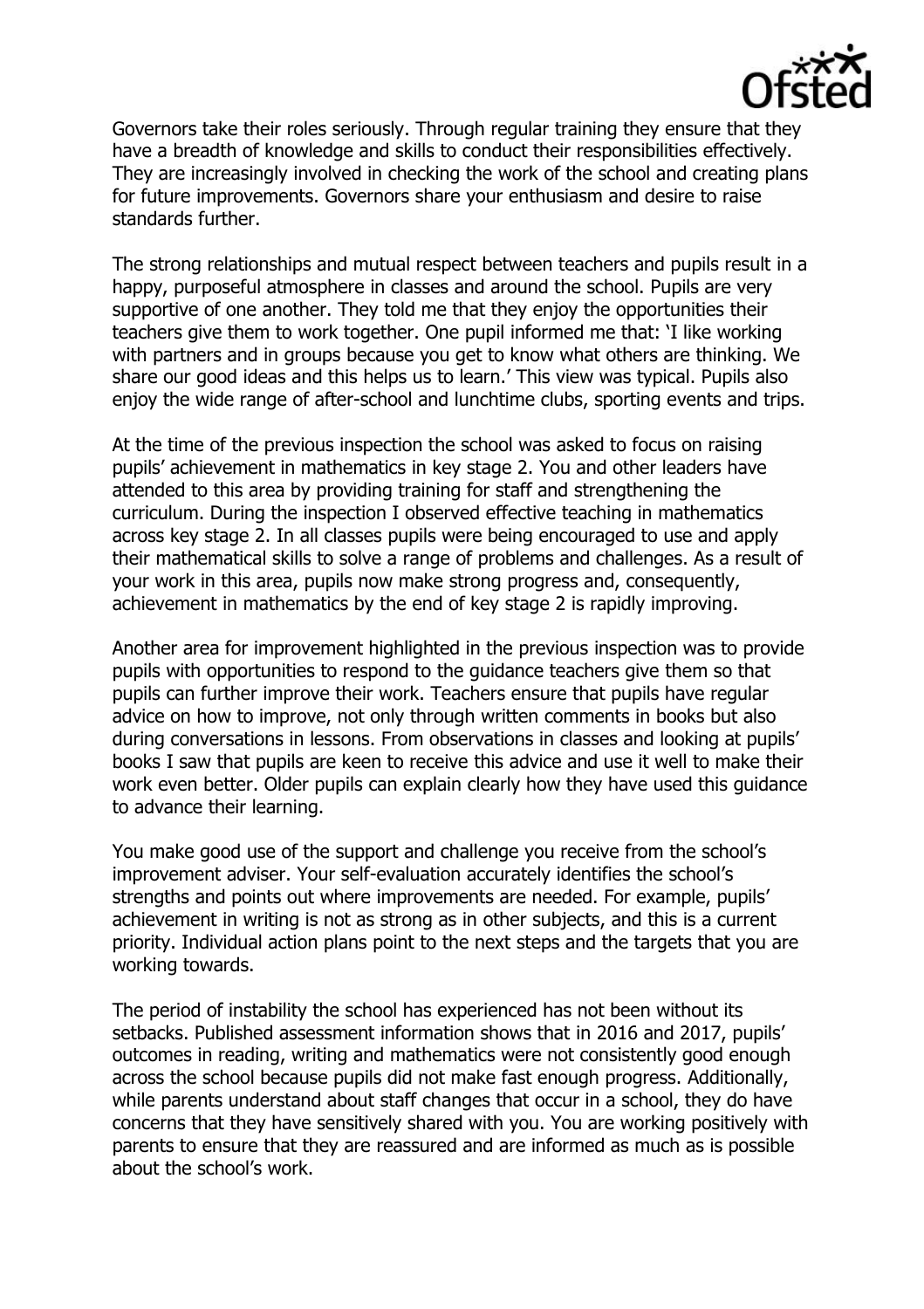

## **Safeguarding is effective.**

You and governors have ensured that the arrangements to safeguard pupils are fit for purpose. Safeguarding records are detailed and of high quality. All required checks take place when new staff are appointed. Staff are well trained. They receive updates to their training and have regular opportunities to discuss any safeguarding issues.

Safeguarding policies are appropriate and up to date. The governor with responsibility for safeguarding undertakes checks to ensure that safeguarding procedures are consistently applied. You work closely with other professionals and services to ensure that children and families receive timely and effective support.

Pupils are confident that school is a safe place and told me that they can put any worries they have in the class 'worry boxes' or speak with any member of staff. Either way, pupils told me the adults will quickly sort out any concerns they have. They told me that bullying does not happen at Pirton School because, 'we look after each other here'.

Parents also feel reassured that their children are safe and well looked after in the school's 'nurturing environment'.

## **Inspection findings**

- $\blacksquare$  In order to check whether the school remains good, I followed a number of lines of enquiry. I considered the quality of teaching and learning in the early years and the progress children make during their time in Reception. This is because, since the previous inspection, published assessments show that although children's outcomes have been improving, in 2017 the proportion of children in the early years who achieved the expected level for children of their age was below the national average.
- You and your leaders took swift action to analyse the results to look for any gaps in children's learning and put necessary steps in place to improve their outcomes. Staff have received additional training and you have also commissioned local authority specialists to support leaders to further improve the quality of teaching and learning in the early years.
- The indoor learning environment is well resourced and equipment is organised so that it is accessible for children to use. I observed children enjoying a range of activities. One group of children were enthusiastically finding and sorting model baby dinosaurs that had 'hatched' from a giant dinosaur's egg. The adults working with the children were effectively modelling language and questioning the children to move their learning forward. From looking at the children's books it is evident that most children are making good progress from their different starting points.
- You acknowledge that staff do not yet make the most of the outdoor learning environment by providing a wide range of stimulating and engaging activities so that children continue to learn as they play. There are too few planned opportunities for children to practise and apply the literacy and number skills they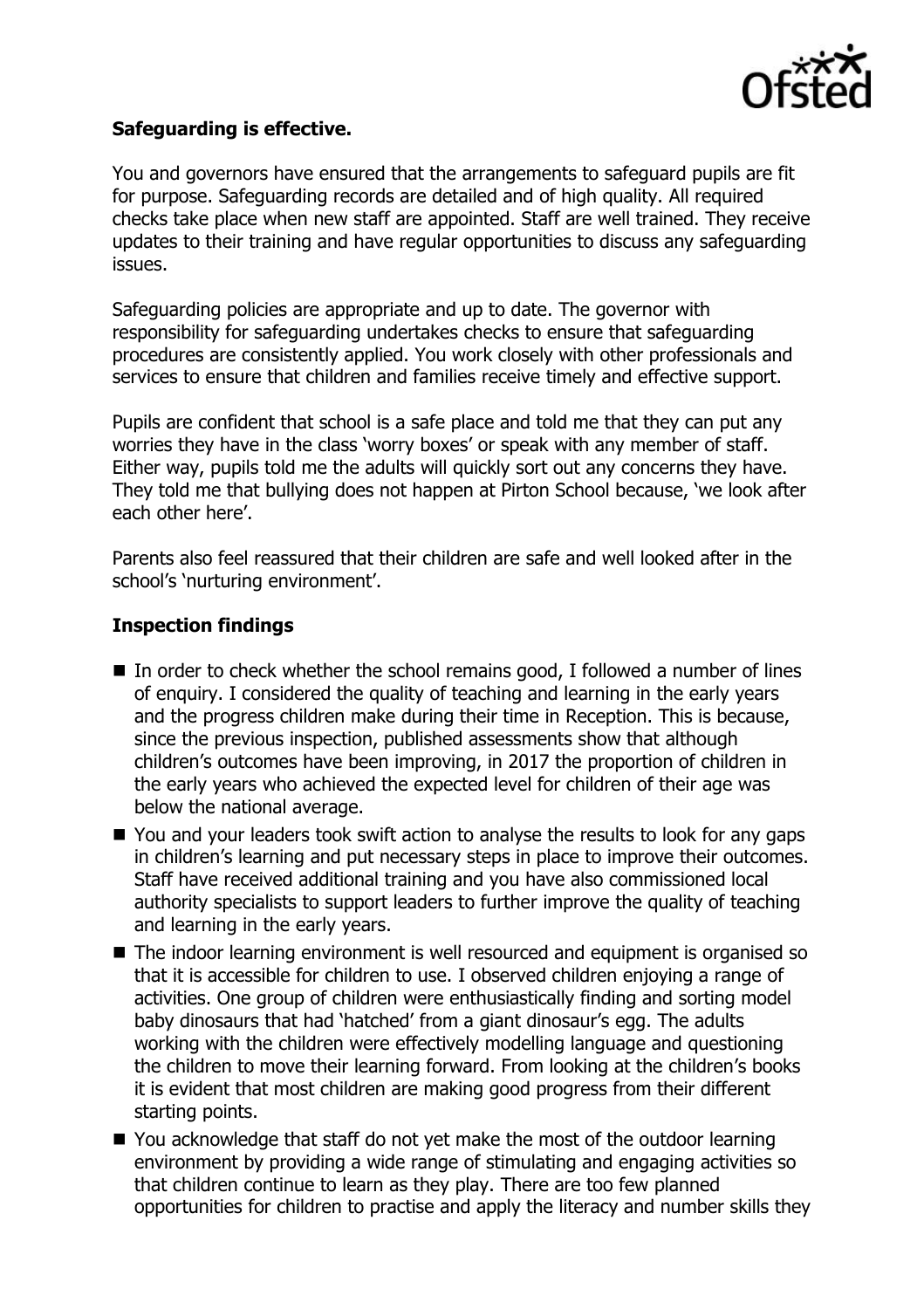

have been taught when choosing their own activities. Consequently, some children do not attain as highly as they could.

- Another line of enquiry focused on how effectively phonics is taught, and if pupils make good enough progress in this area, from their starting points. The published data shows that although the proportion of pupils that reached the expected standard in the Year 1 phonics screening check is on an upward trend, it has remained below the national average for the last three years.
- You and your leaders are rightly taking effective action to tackle the previous weaknesses in phonics teaching. You are currently reviewing the teaching approaches used across the school with good effect. For example, the phonics lesson we observed together in the Reception class was interactive and fun so the children were interested and enjoying their learning. When I heard a group of key stage 1 pupils read their books they demonstrated a good level of phonic knowledge and were able to use and apply their skills to identify sounds when reading different words.
- **Pupils' progress in phonics is closely tracked and targeted support put in place to** address any underachievement. This is improving pupils' outcomes. You acknowledge that while your focus on giving additional support to those pupils who need to catch up is effective, expectations are not always high enough for more confident pupils in Reception and key stage 1. For these pupils some phonics sessions do not have sufficient pace and challenge. As a result, not all pupils attain as highly as they could. You are in the process of arranging training for all staff to improve the quality and consistency of phonics teaching further across Reception and key stage 1.
- $\blacksquare$  Finally, I explored how leaders are ensuring that pupils in key stage 1 achieve well in their writing. This is because published assessment information for the past two years shows that pupils in key stage 1 achieved less well in writing than in reading and mathematics.
- Raising standards in pupils' writing is already a focus in your improvement plans. You have provided training for staff and as a result they are more confident about the national writing standards and what pupils need to do to achieve them. For example, they make sure that pupils have a clear understanding of the features of different types of writing and how to plan and organise their work. You and your leaders monitor the teaching in lessons closely to make sure pupils are making strong progress.
- The quality and quantity of work in pupils' books, displays around the school and the school's current assessment information indicate that the teaching of writing in key stage 1 is typically effective over time. Pupils are confident and achieving well in their writing.

# **Next steps for the school**

Leaders and those responsible for governance should ensure that:

 $\blacksquare$  the outdoor area in the early years is improved by providing more challenging and purposeful opportunities for children to practise and develop their early reading, writing and number skills when choosing their own activities